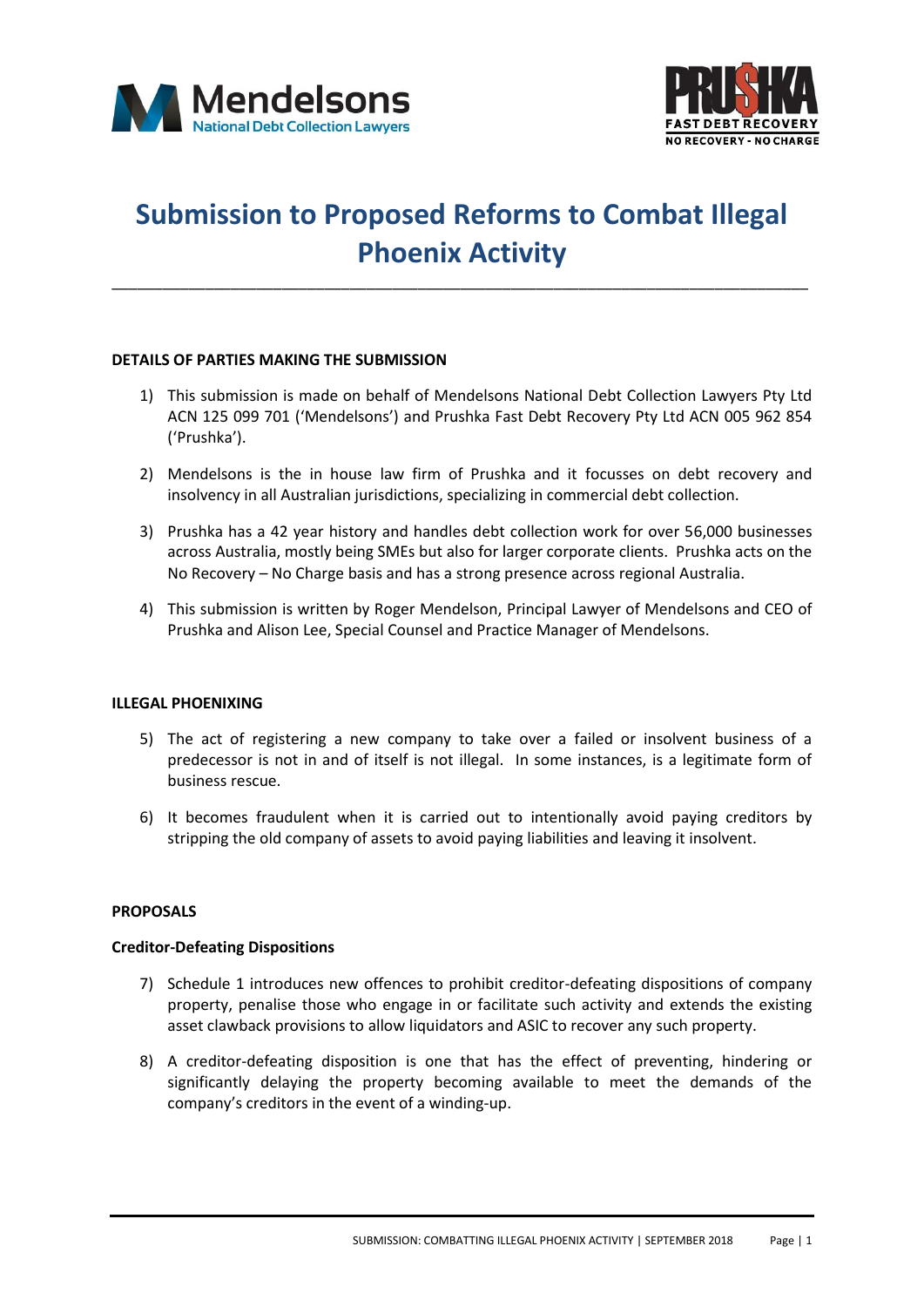- 9) A transaction may be voidable if it is a creditor-defeating disposition and is made when the company is insolvent, or, because of the disposition, the company immediately becomes insolvent or enters external administration within the following 12 months.
- 10) The amendments provide that:
	- (a) Liquidators can seek the recovery of assets or other consideration through the Courts for the benefit of the company's creditors;
	- (b) ASIC can make orders to recover assets for the company's creditors;
	- (c) Liquidators (and in some instances, creditors) can recover compensation from a company's officers and other persons responsible for a company making a creditordefeating disposition;
	- (d) It is a criminal offence for officers to engage in conduct that results in a company making a prohibited creditor-defeating disposition. Civil penalties also apply;
	- (e) It is a criminal offence for a person to procure, incite, induce or encourage a company to make a prohibited creditor-defeating position. Civil penalties also apply;
	- (f) The safe harbour provisions are also available to officers and/or other persons as a defence against alleged contravention of the creditor-defeating disposition prohibitions.
- 11) We support the prohibition and introduction of a new creditor-defeating deposition as the sections appear to operate in a similar way to the already existing and comparative provisions in the *Bankruptcy Act 1966* and brings consistency between the corporate and individual insolvency regimes in this regard. It is another way in which the corporate veil is being pierced to hold individual directors accountable in circumstances where the corporate structure should not protect them from such behavior.
- 12) Whilst a lot of investigation may still be required by a liquidator to establish the existence of a creditor-defeating disposition, with the targeted activity now being explicitly stated as being an offence will hopefully significantly reduce the cost of actions being taken to recover the property and/or to seek compensation for loss suffered arising from same.
- 13) The amendments are intended to ensure that ASIC has the power to take effective action against illegal phoenix activity and protect the interests of legitimate creditors. This is a positive step in acknowledging and assisting to alleviate the difficulties faced by liquidators where the company has insufficient funds to cover the cost of any Court action. Whether ASIC will have the resources to actually take effective action is a separate issue.
- 14) Targeting pre-insolvency advisers and the like is welcomed. Not all are unscrupulous and intentionally provide tax avoidance and/or creditor-defeating disposition advice. However, we feel that the introduction of these reforms will help to ensure the quality of any advice given in this space and limit those that are currently taking advantage of the system.
- 15) Having been introduced into law only recently, the safe harbour provisions are still yet to be subject to any judicial determinations. How the safe harbour provisions are being used and/or attacked in the context of insolvent trading claims against directors is yet to be seen and we now follow with interest how and if they will translate to achieve a balance between legitimate business rescue and illegal phoenix activity.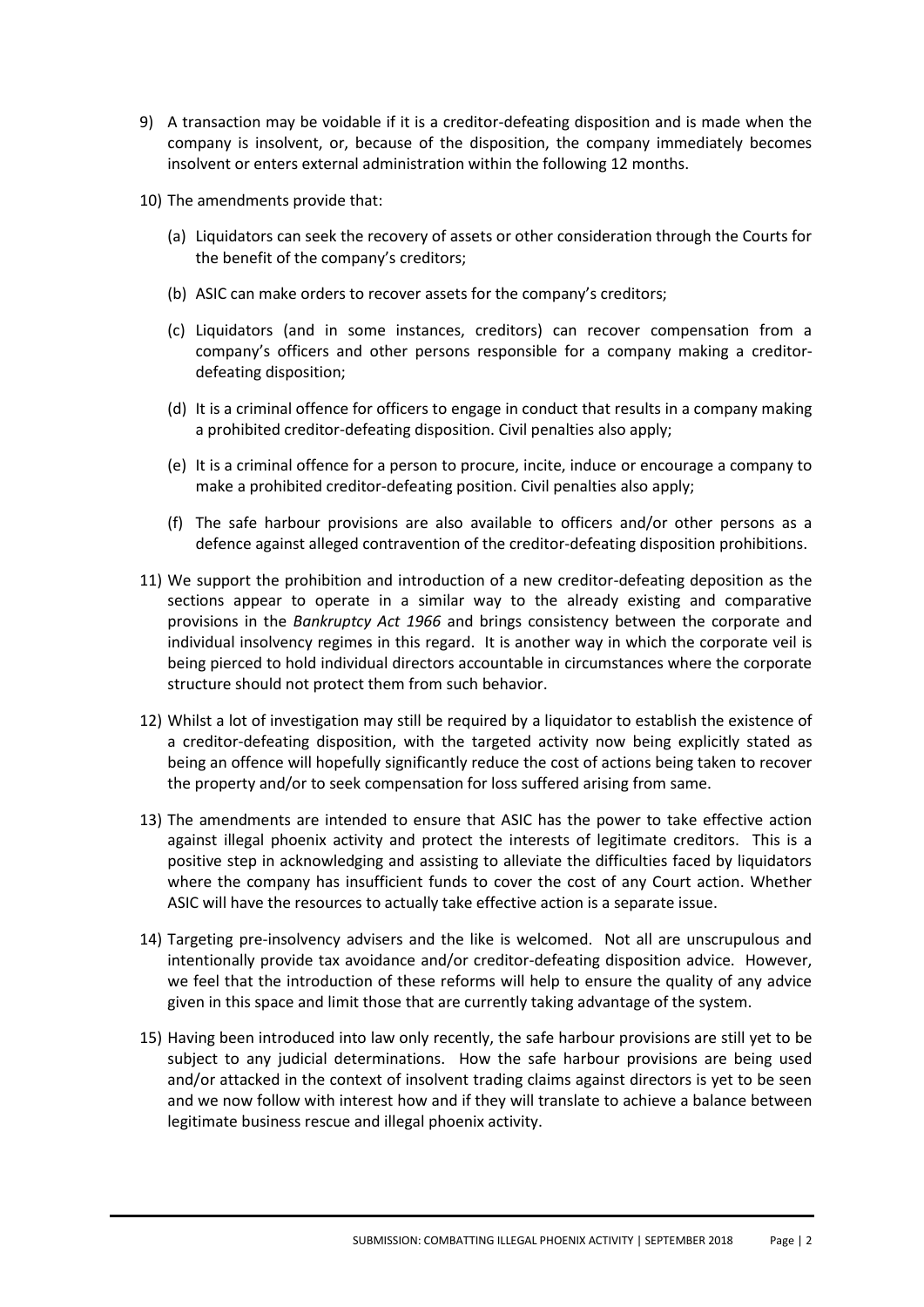# **Accountability of Directors**

- 16) Schedule 2 ensures that directors are held accountable for misconduct by preventing directors from improperly backdating resignations or ceasing to be a director when this would leave the company with no directors.
- 17) Accurate timelines of when directors and officeholders are appointed or resign is important. Equally as important is directors complying with their obligations to ensure that registered offices and their own contact addresses, as they appear on company searches, are up to date.
- 18) In our practice, we have come across company searches that clearly contain a notation that ASIC has received return mail from the company's registered office and/or the director's residential address. Yet, there are no adverse dealings or action against the company that can immediately be seen from public records and for all intents and purposes, the company remains registered to continue to trade and/or to incur debts whether engaging in illegal phoenixing activity or not. In these instances, ASIC has been put on notice that the status of the company should be investigated further and it has not seemingly commenced any such inquiries of its own motion. ASIC will need to be the ones to hold directors accountable as the legislation alone will not do it.
- 19) For creditors, simply having a name without current contact details for the director can be the difference between the recovery of a debt and in the more severe of circumstances, financial distress if unrecovered.
- 20) Ensuring that a company is not left without a director is not enough if the details of the remaining director and/or newly appointed director are not somehow verified.
- 21) The introduction of the Director Identification Numbers (**DIN**) will assist to some extent in this regard, but it can only go so far if:
	- (a) Directors are not required to provide proof of identity by way of 100 points of identification to verify their details;
	- (b) Aliases, Anglicised names and spelling variations are not investigated or identified;
	- (c) Individuals qualify as being appointed as directors by being ordinarily resident in Australia but who go overseas for extended and lengthy periods of time are not flagged, as the effect of this upon creditors is akin to leaving the company without a director;
	- (d) Appropriate considerations and measures are not given to shadow directors who may intentionally avoid the DIN "tracking" system.
- 22) Part 2D.6 of the *Corporations Act 2001* already provides a statutory regime to identify and disqualify high risk individuals from managing corporations. Section 206D, in particular, targets the disqualification of persons from managing companies if, amongst other things, the failure of the company is linked to insolvency and the non-payment of debts.
- 23) The extent to which directors have been disqualified under Part 2D.6 is, to our knowledge, limited. We hope that the increased and targeted focus on illegal phoenixing activity together with the introduction of Director Identification Numbers will change this.
- 24) We welcome these reforms, although query the extent to which the information submitted by directors will be scrutinised and whether action will indeed be taken in practice. Again, the resourcing of ASIC to monitor this is crucial.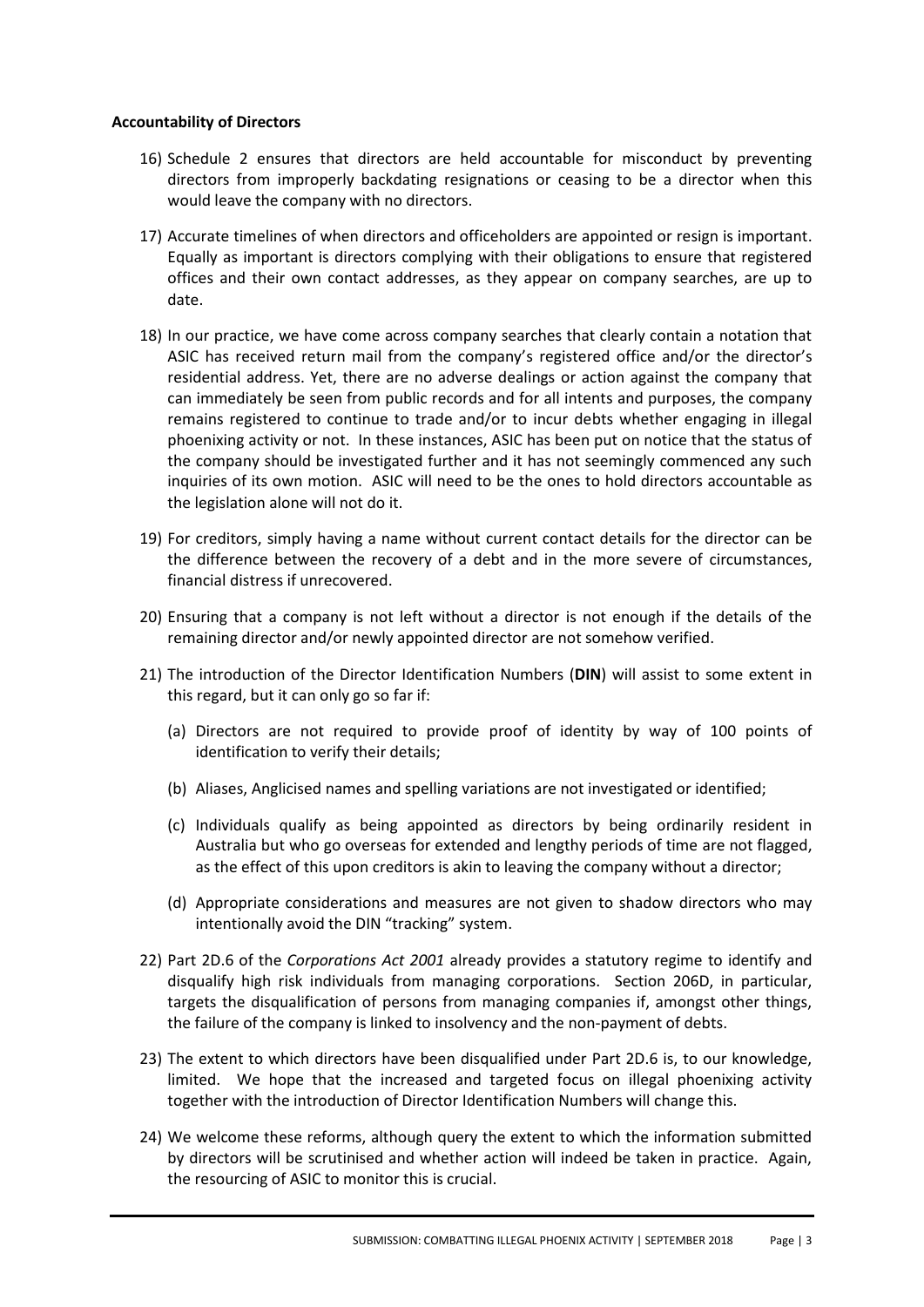# **Tax Liabilities**

- 25) Schedule 3 allows the Commissioner to collect estimates of anticipated GST liabilities and make company directors personally liable for their company's GST liability in certain circumstances.
- 26) Schedule 4 authorises the Commissioner to retain tax refunds where a taxpayer has failed to lodge a return or provide other information that may affect the amount the Commissioner refunds. This ensures taxpayers satisfy their tax obligations and pay outstanding amounts of tax before being entitled to a tax refund.

# **Related Creditors**

- 27) Through proposed amendments to the *Insolvency Practice Rules (Corporations) 2016* the reforms prevent related creditors from facilitating phoenix activity by unduly influencing the removal or replacement of external administrators. The aim is to reduce the incidence of illegal phoenixing activity, its effect on creditors and to help ensure the independence of external administrators.
- 28) The manner in which the amendments seeks to achieve the above is to limit related creditors' voting rights to the value of the consideration they paid for an assigned debt when conducting a poll for a resolution concerning the appointment or removal of an external administrator. External administrators will now be required to ask creditors (whether related creditors or not) to provide evidence in writing in relation to any assigned debt and the consideration provided for the assignment.
- 29) We support the proposed reforms. It will be imperative, however, for liquidators to have the resources to confirm, identify and verify the information provided to it as not all related parties or creditors placed to influence votes are always immediately clear without further scrutiny and cross-referencing of information.

#### **GENERAL**

- 30) The proposed reforms create penalties and monetary outcomes that can be imposed upon and recovered from directors personally.
- 31) It will be interesting to see how this interacts with the anticipated introduction of the 1 year bankruptcy and whether this will minimise the intended impact on personal liability.

#### **SUMMARY**

- 32) In our October 2017 submissions addressing the draft proposals on illegal phoenixing activity released for consultation at that time, we suggested that there already exists a variety of laws and measures dealing with acts that may constitute such activity. What has been lacking is the allocation of resources to counter such activity. Whilst we welcome the proposed reforms that creates additional offences and increased penalties, our position on this point remains the same.
- 33) The proposed reforms provide ASIC with more powers. This means that ASIC will need to find the time and personnel to ensure that it utilises those powers effectively and efficiently. It will also concurrently need to monitor companies and address any public complaints made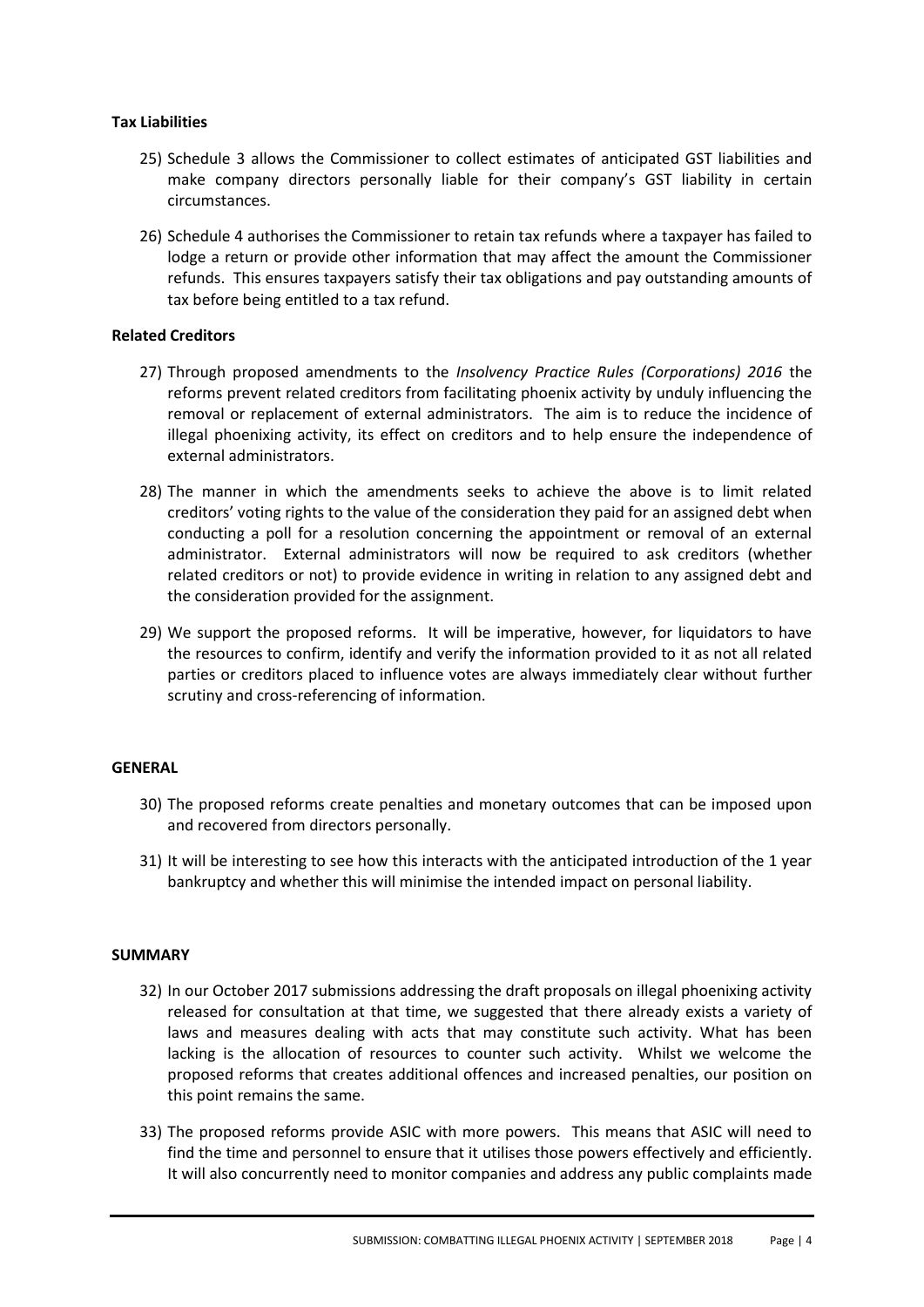either directly to it or through the 'whistleblower hotline'. Unfortunately, our experience and observations of ASIC to date, is that it has lacked the ability to be "the enforcer" over incorporated entities of many of its already existing rights and responsibilities. ASIC will need to demonstrate that it has the capacity to undertake what it needs to, in order for a large number of these reforms to work as intended.

- 34) In more recent years, ASIC has seemingly initiated more actions against directors in furtherance of its commitment to tackling illegal phoenixing activities. We hope that this is not as a result of the current hype around combatting illegal phoenixing activity and is maintained.
- 35) We experience phoenixing on a daily basis. Most of it is not intentional but is as a result of poor business decisions and often directors operating business which have little hope of success. From the point of view of creditors, the result is the same.
- 36) We set out again our proposals for a Statutory Demand Register, Solvency Statements and the Deregistration process implementing those ideas would be simple, cheap and largely wipe out incidental phoenixing actively.

# **REGISTER OF STATUTORY DEMANDS**

- 37) Under the Corporations Law (Section 459E), it is possible to serve a Statutory Demand on a company where the debt owed exceeds \$2,000.00 and where it is not subject to dispute. No judgment is required.
- 38) Mendelsons use the Statutory Demand process on a regular basis and obtain good results from it.
- 39) The benefits are that there are no external disbursements payable and it is quick and cheap.
- 40) The way the process works is that the Statutory Demand is served on the company by post at its registered address and it details the amount demanded. The debtorcompany has 21 days in which to "satisfy the Demand" or otherwise, to take action in the court to seek an order that there is a genuine dispute about the account or that otherwise, the company is solvent.
- 41) In our experience, it is rare for a company to respond to the Statutory Demand by seeking a court order and the greatest response is usually to pay or settle the amount demanded.
- 42) If the Statutory Demand is not satisfied and no action is taken by the debtorcompany, then from that time onward, the debtor-company is deemed to be insolvent and if it continues trading, the directors are personally exposed to insolvent trading action in relation to any losses suffered by creditors after that date. From that time, the creditor may then use the failure to satisfy the Statutory Demand as a ground for commencing wind-up action of the company.
- 43) The problem is that many companies simply do not respond to a Statutory Demand and continue trading, in the knowledge that the creditor is unlikely to incur the cost of wind-up action (approximately \$5,000.00), on the basis that it is unlikely to provide a financial return.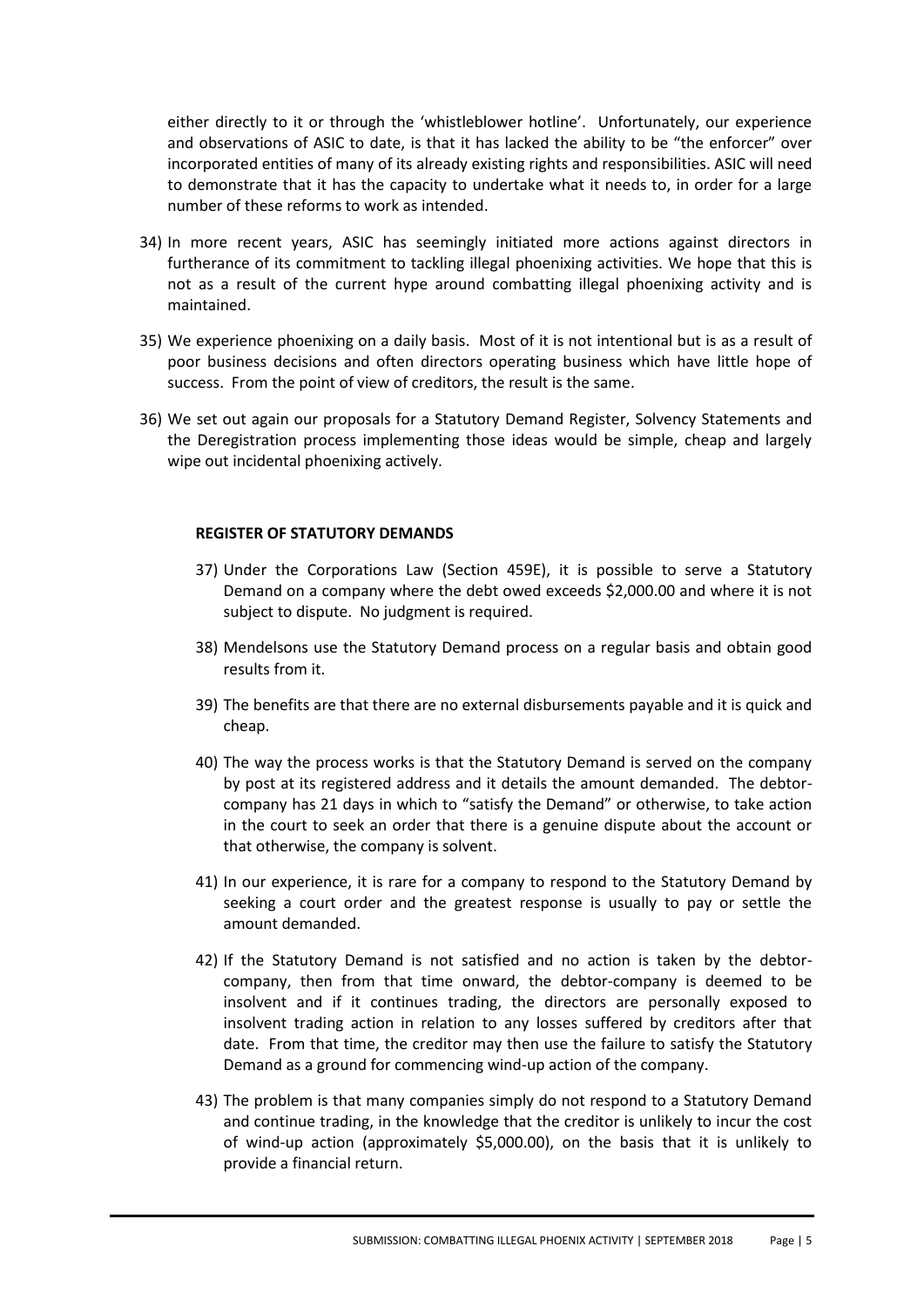### **STATUTORY DEMAND REGISTER ('REGISTER')**

- 44) Our first proposal is that a register be set up by ASIC of companies which have been subject to a Statutory Demand which has not been satisfied, where the debtor company has not initiated legal action in relation to the Statutory Demand and where the creditor has a reasonable belief that the amount demanded is still owed.
- 45) This is not the place to go into the proposed detailed workings of the Register but we believe that it could be set up simply, through an online process and it could be easily searched, without charge by businesses which plan to allow credit to the company. There could be a simple objection process, to ensure that the system is not abused.
- 46) If the Register is in place, it would be the first time there would be visibility by both the public and the regulators to Statutory Demands which are being served and which are not satisfied.
- 47) If this in place, recalcitrant companies which have not satisfied Statutory Demands would find it difficult to obtain credit.

# **SOLVENCY STATEMENTS**

- 48) Our second proposal is that directors of a company should be obliged to sign a "Solvency Statement", if requested to by a business which intends providing credit of over a fixed sum of say \$5,000.00 to that company.
- 49) The Solvency Statement would be signed by all directors and would state that, as at the time of the Statement, the directors are of the reasonable belief that the company is solvent (defined as being able to pay its debts as and when they fall due).
- 50) If the company ultimately fails to pay a genuine debt for over \$5,000.00 and the creditor has received the Solvency Statement, the creditor would then be entitled to sue the directors for the amount of the debt and the sole defence of the directors would be that as at the time of the statement, the company was solvent but that a later event occurred which rendered the company unable to pay its just debts.

# **COMBINING STATUTORY DEMAND REGISTER WITH SOLVENCY STATEMENTS**

- 51) An extension of the ideas expressed above would be to provide that any company which appears on the Statutory Demand Register should also be required to complete a Solvency Statement within a 14 day period, in order that it be allowed to continue trading. If it fails to provide the Solvency Statement then ASIC should have the ability to investigate the company to determine whether or not it is engaging in any of the "designated phoenixing activities" (as proposed) or to otherwise appoint an external administrator.
- 52) Failure to lodge a Solvency Statement in the circumstances described in paragraph 33 could also lead to deregistration of the company by ASIC.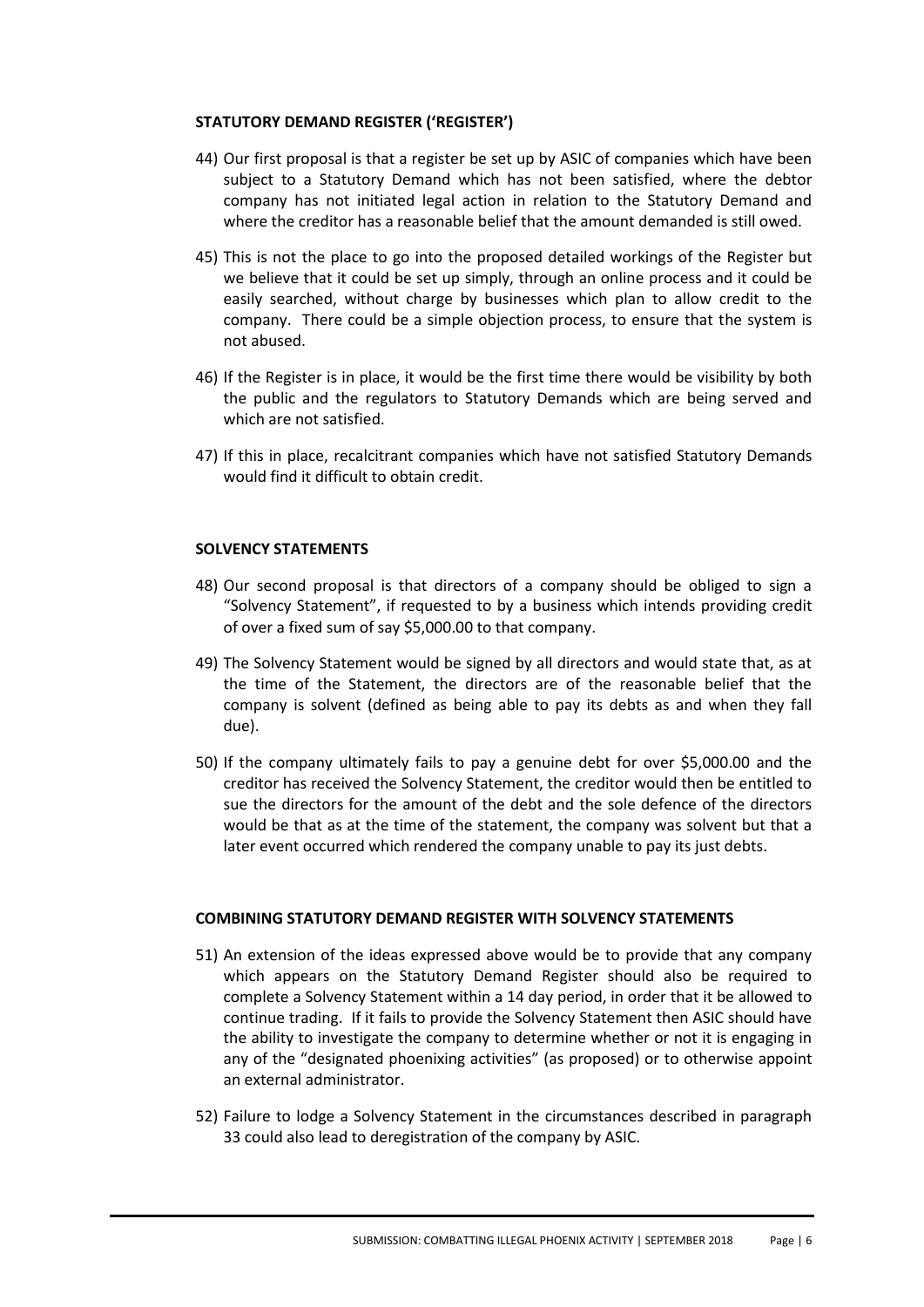#### **IMPROVEMENT IN DEREGISTRATION OUTCOMES**

- 53) Deregistration of a company can be made either by ASIC (usually for failure to lodge annual returns and pay fees) or by the directors themselves.
- 54) Voluntary deregistration is initiated by the directors and it involves them in signing a Statutory Declaration declaring, inter alia, that the company has no creditors when submitting the request to ASIC for it to be deregistered.
- 55) We come across numerous circumstances where we know that the declaration made by the directors is false, usually because we are actually dealing with the company at that time in relation to an outstanding debt.
- 56) In our experience, ASIC does nothing about these false declarations, which leaves creditors with no further action to take.
- 57) Our suggestion is that ASIC encourage creditors to lodge a complaint when a company has been deregistered by the directors and there is clearly at least one debt outstanding. The action taken should be to prosecute the directors for perjury, in that the claim would be that they have knowingly sworn a declaration which they must have known to be false.
- 58) Following that process would significantly reduce the number of voluntary deregistrations, which is basically regarded by shady directors as an easy and cheap way to "get rid of the company". Liquidation is expensive and a liquidator is bound to investigate past transactions which potentially would give rise to claims made against directors and shareholders.

### **DEREGISTRATION BY ASIC**

- 59) A large number of companies are deregistered by ASIC each year, usually due to the failure to lodge annual returns or to pay annual fees.
- 60) Upon deregistration of a company, all of its assets are supposed to vest with ASIC. However, this is, to our knowledge, never undertaken. Assets include loans made by the company to associated parties, including directors and shareholders and technically these "assets" should pass to ASIC and should then be enforced as debts owing to the company, but they never are.
- 61) If a creditor believes that there may be assets which have simply been "spirited" away from the deregistered company, the only option is to make application to the court to reinstate the company, naming ASIC as a party and then appointing a liquidator of the company, in order that he may then review all concerning transactions undertaken by the company and undertake recovery. This is rarely done because of the high cost and risk.
- 62) The current process for deregistration by ASIC is simply aiding both fraudulent phoenix operators and otherwise dodgy company directors and basically acts as a barrier against recovery of debts by SMEs.